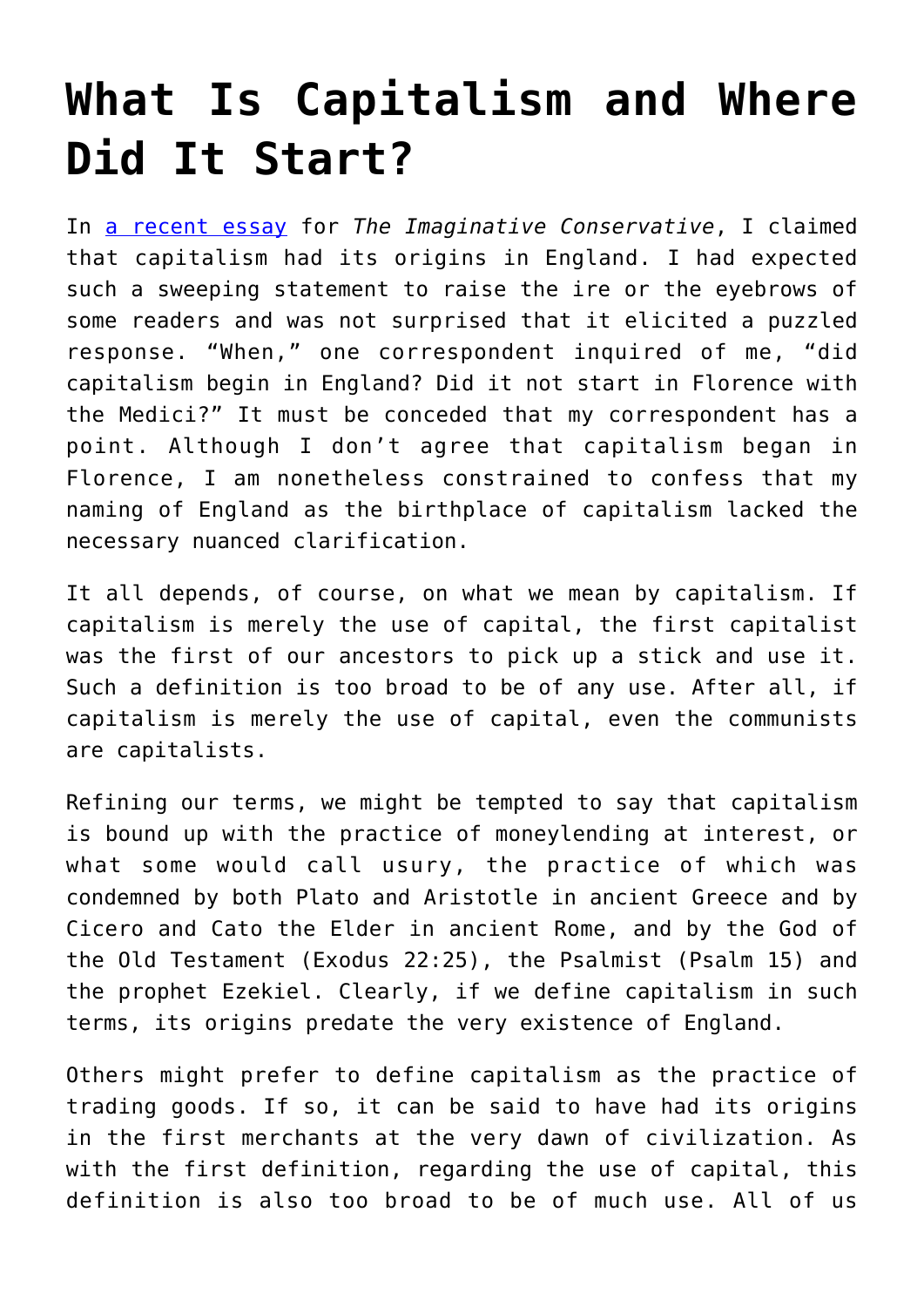trade, as all of our ancestors traded. It is a universal part of the communal dimension of human life. Even communists trade. If, therefore, we are to connect capitalism with trade in any meaningful sense, it will become necessary to refine our understanding of the former's relationship with the latter. "In all normal civilizations the trader existed and must exist," writes G. K. Chesterton. "But in all normal civilizations the trader was the exception; certainly he was never the rule; and most certainly he was never the ruler." For Chesterton, the problem was not trade per se, which is an integral part of human life, but the elevation of trade to a position of political dominance. This was a "falsification" of right order, "arising from a very recent trick of regarding everything only in relation to trade". He continues:

*Trade is all very well in its way, but Trade has been put in the place of Truth. Trade, which is in its nature a secondary or dependent thing, has been treated as a primary and independent thing; as an absolute. The moderns, mad upon mere multiplication, have even made a plural out of what is eternally singular, in the sense of single. They have taken what all ancient philosophers called the Good, and translated it as the Goods.*

Since trade is relative, of its nature, relating the price of one thing to another, its political ascendancy has contributed greatly to the rise of relativism. If, as Oscar Wilde quipped, a cynic is one who knows the price of everything and the value of nothing, we can say that the ascendancy of Trade is the triumph of cynicism. Thus we are meant to surrender good things, such as our own political freedom and the political freedom of sovereign nations, to the juggernaut of globalized trade, which is seen as the "good" that trumps all other goods. It is in this modern and recent sense of the word that I claimed in my article that capitalism was born in England.

It is true that trade has always existed and that rich